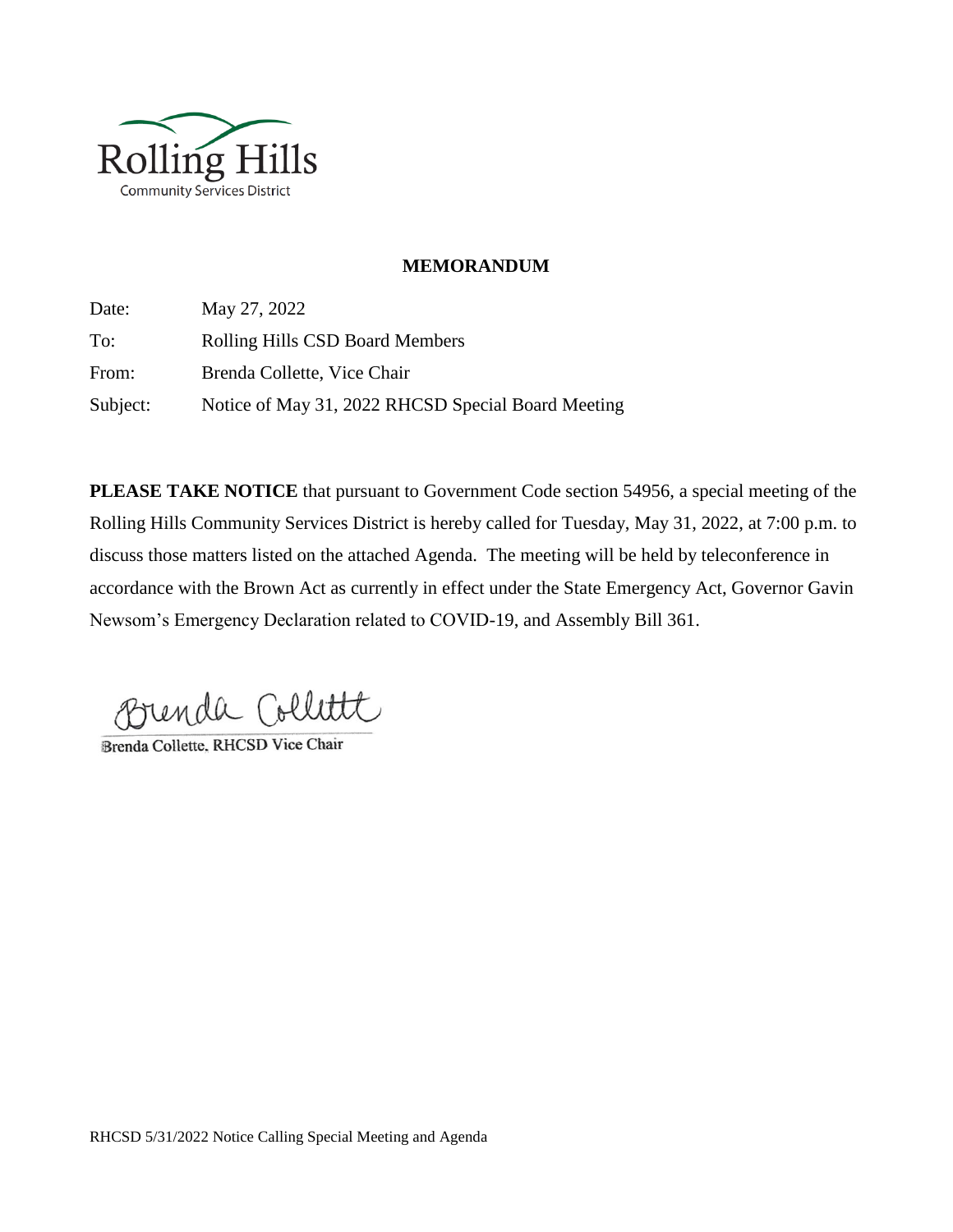# Board of Directors SPECIAL Meeting – AGENDA ROLLING HILLS COMMUNITY SERVICES DISTRICT Tuesday, May 31, 2022 - 7:00 p.m. Teleconference Meeting Only

**This meeting is being held in accordance with the Brown Act as currently in effect under the State Emergency Act, Governor Gavin Newsom's Emergency Declaration related to COVID-19, and Assembly Bill 361, that allows attendance by Board Members, staff, and the public to participate and conduct public meetings by teleconference. You may participate in the meeting via teleconference hosted through Zoom by:**

> **Dial: 1-253-215-8782 Meeting ID: 889 3670 6327**

# **Or Join by Computer:** <https://us06web.zoom.us/j/88936706327>

The Board may act on any of the items listed on this Agenda regardless of whether the matter appears on the Consent Calendar or is described as an action item, a report, a discussion item, or an information item.

**NOTICE TO THE DISABLED AND VISUALLY OR HEARING IMPAIRED**: In compliance with the Americans with Disabilities Act, a person with a disability who requires a modification or accommodation in order to participate in the public meeting may contact the General Manager at (916) 235-8671 or GenMgr@RollingHillsCSD.org. Notification at least 48 hours prior to the meeting will enable the District to make reasonable arrangements to ensure accessibility to this meeting.

#### **1**. **Call to Order/Announcements**

Pledge of Allegiance; Roll Call

## **2**. **Public Comment** - Items Not on Agenda

*At this time, members of the public may address the Board of Directors regarding any item within the subject matter jurisdiction of the Board, not set forth as an agenda item. No action may be taken on items raised during Public Comment as they are not on the agenda. Issues presented in Public comments may be referred to staff or scheduled on a future board agenda. Please limit your comments to three minutes or less. The public comment portion of the meeting will not exceed 15 minutes.*

*In addition, members of the public may address the Board of Directors regarding an agenda item after that item has been called but before the Board entertains its discussion of the item. Please limit your comments to three minutes or less.*

## **3. Old Business - None**

#### **4. New Business**